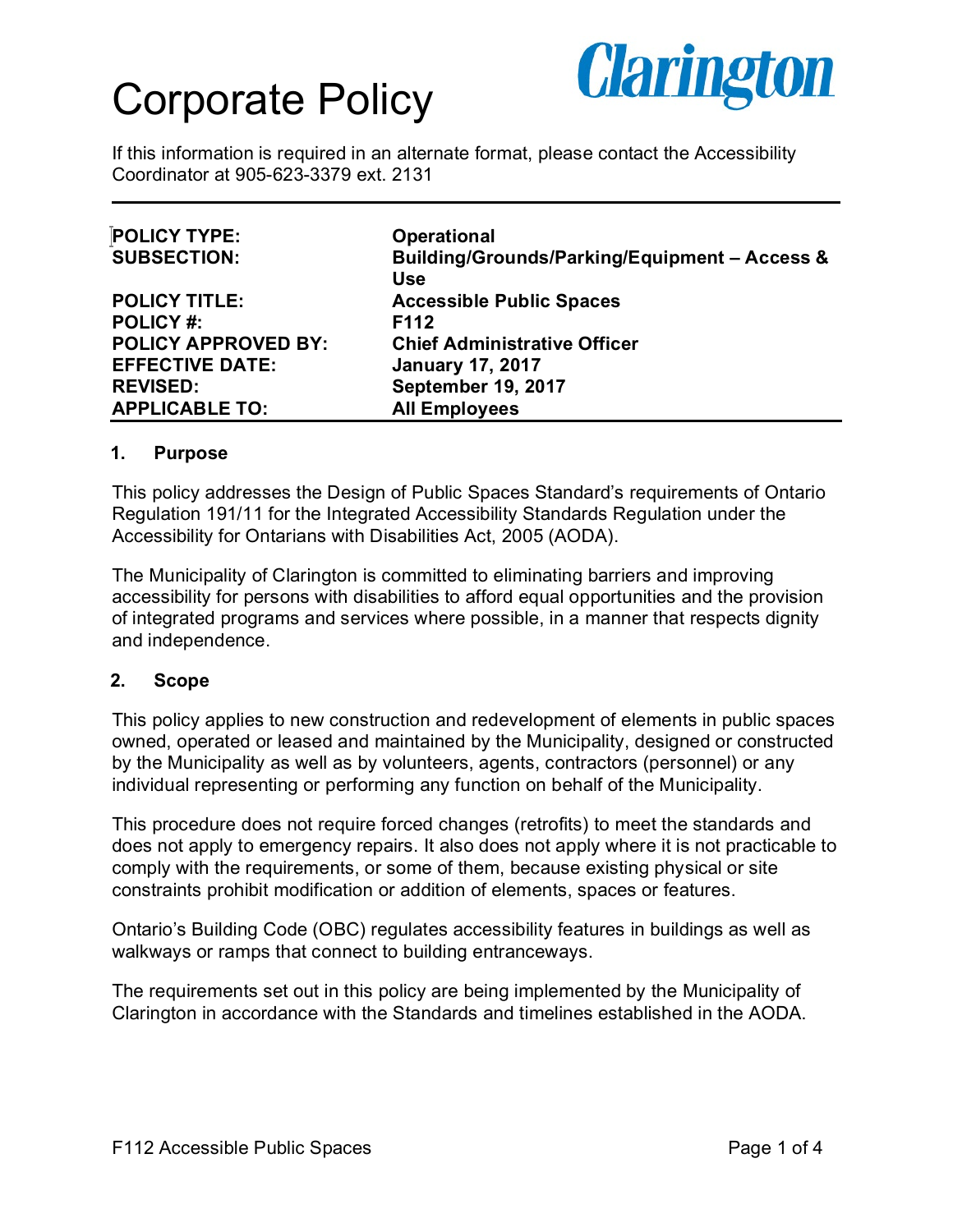

If this information is required in an alternate format, please contact the Accessibility Coordinator at 905-623-3379 ext. 2131

### **3. Definitions**

**Accessible path** - a continuous unobstructed path connecting accessible elements and spaces at the exterior of a building and within the interior spaces of a building. Interior accessible paths include corridors, floors, ramps, elevators, and clear floor spaces at fixtures. Exterior accessible paths include parking access aisles, curb ramps, crosswalks, etc.

**Accessible seating** is an area alongside the other seating locations were a person with a mobility aid can position themselves and/or their equipment.

**Amenities** - objects placed in public spaces that provide a convenience or service. Examples include (but are not limited to) drinking fountains, benches and garbage containers.

**Beach access route** means routes that are constructed and are intended for pedestrian use by the public and that provide access from off-street parking facilities, recreational trails, exterior paths of travel and amenities to an area of the beach that is intended for recreational use by the public.

**Fixed Queuing Guides** are permanent or built-in fixtures that direct people to follow a set path and are often used to organize long customer service lines.

**Maintenance** means activities that are intended to keep existing public spaces and elements in good working order and restoring spaces or elements back to their original working condition.

**Off-street parking** refers to open area parking lots and structures intended for temporary parking of vehicles for the public, whether or not the payment of a free is changed and includes visitor spaces in parking facilities.

**On-street parking** refers to designated parking spaces where vehicles can be parked on a temporary basis, located on a public highway, street, avenue, parkway or similar type of road and provides direct access to shops, offices and other facilities.

**Outdoor public use eating areas** consist of tables that are found in public spaces, such as public parks, and are specifically intended for use by the public as a place to eat food.

**Recreational trails** a public pedestrian trail intended for recreational and leisure purposes.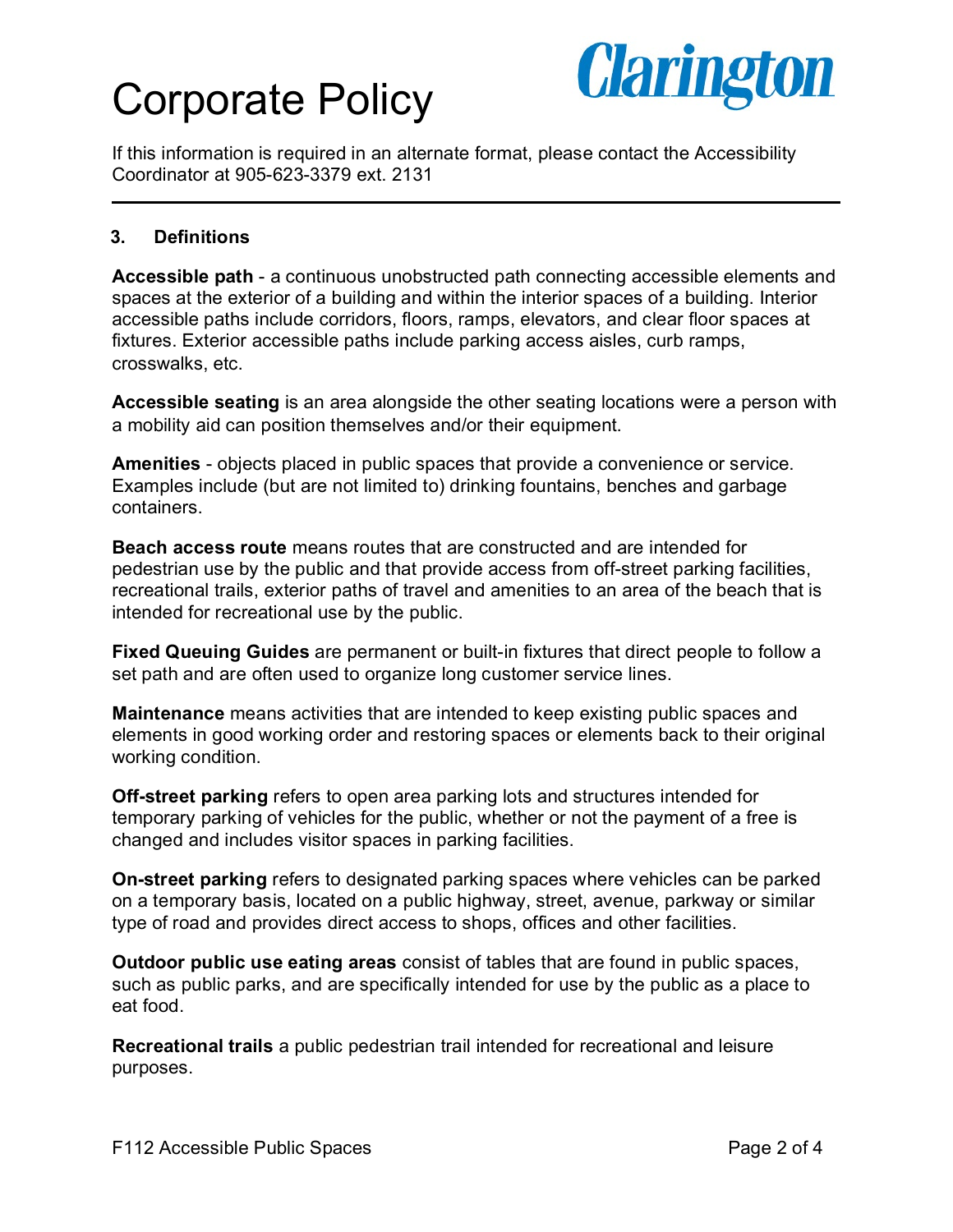

If this information is required in an alternate format, please contact the Accessibility Coordinator at 905-623-3379 ext. 2131

**Redeveloped** means a planned, significant alteration to a public space. It does not include maintenance activities, environmental mitigation or environmental restoration.

**Rest area** refers to a dedicated space on a recreational trail or exterior path of travel intended for public use that allows a person to stop and rest.

**Service Counters** are places where a resident or visitor receives a service and can include information desks, kiosks or counters.

**Waiting Areas** are places where people wait to receive a service and often include fixed seating.

### **4. Policy**

The Municipality of Clarington is committed to designing public spaces that are accessible to its residents and visitors.

The Municipality will provide opportunity for public consultation as stated in the regulation which includes the public, people with disabilities and the municipal accessibility advisory committee. Areas of consultation include; recreational trails, outdoor play spaces, exterior pathway rest areas and on-street parking.

The Municipality will comply with the Design of Public Spaces Standards with respect to public spaces that are newly constructed or redeveloped, including:

- Recreational trails/beach access routes
- Outdoor public-use eating areas like rest stops or picnic areas
- Outdoor play spaces, like playgrounds in municipal parks
- Exterior paths of travel, such as sidewalks, ramps, stairs, curb ramps, rest areas and accessible pedestrian signals
- Accessible parking on and off street
- Service related elements such as service counters, fixed queuing lines and waiting areas; and
- Maintenance of accessible elements